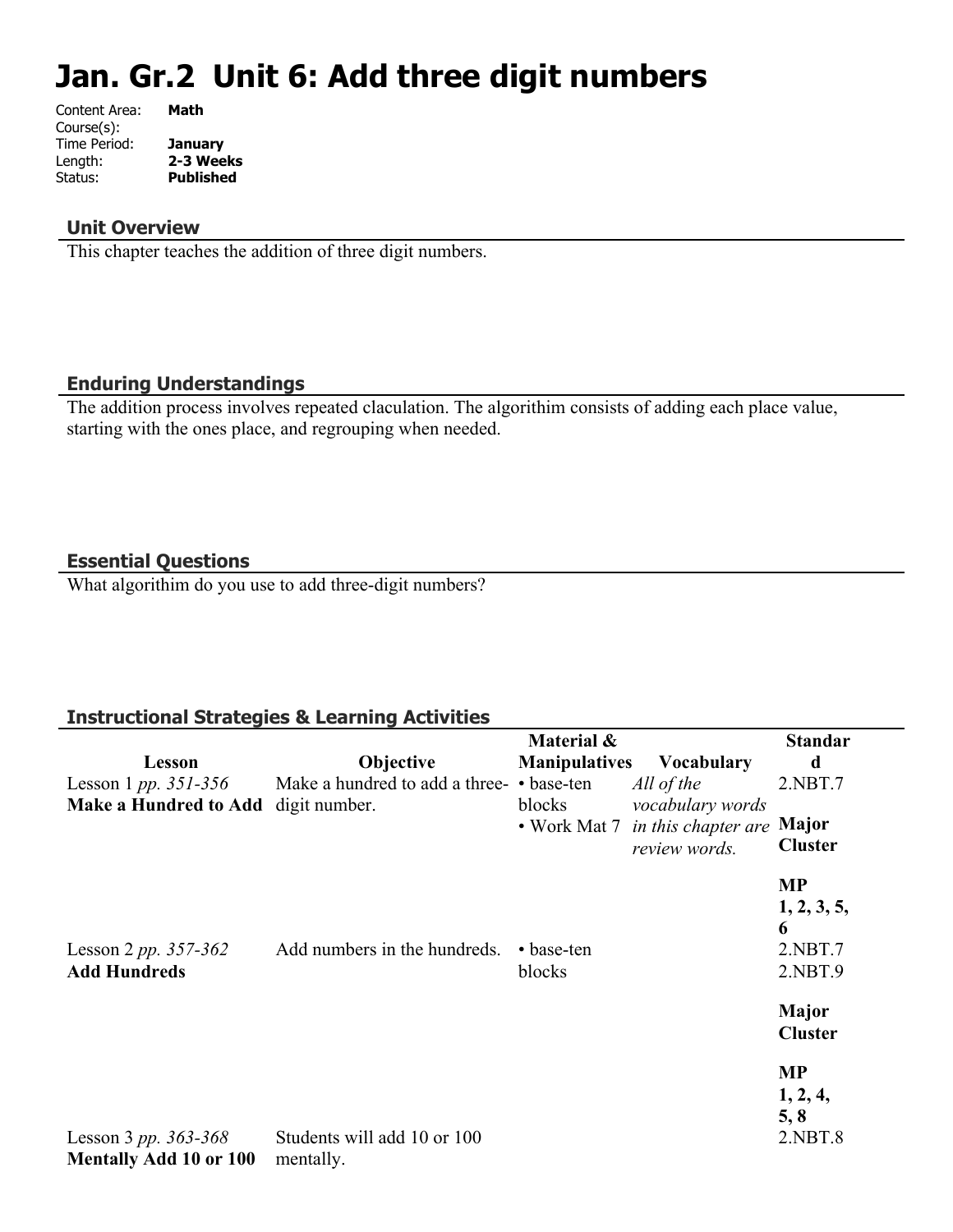|                                                         |                               | Major<br><b>Cluster</b>                                                                                                  |
|---------------------------------------------------------|-------------------------------|--------------------------------------------------------------------------------------------------------------------------|
|                                                         |                               | <b>MP</b><br>1, 2, 3, 4,<br>7, 8                                                                                         |
| numbers.                                                | blocks                        | 2.NBT.7<br>2.NBT.9                                                                                                       |
|                                                         |                               | <b>Major</b><br><b>Cluster</b>                                                                                           |
| numbers.                                                | blocks<br>• Work Mat 7        | <b>MP</b><br>1, 2, 3, 4,<br>6, 8<br>2.NBT.7<br>2.NBT.9                                                                   |
|                                                         |                               | <b>Major</b><br><b>Cluster</b>                                                                                           |
| Add three-digit numbers.                                | • base-ten<br>blocks          | <b>MP</b><br>1, 2, 4<br>2.NBT.7<br>2.NBT.9                                                                               |
|                                                         |                               | <b>Major</b><br><b>Cluster</b>                                                                                           |
| Lesson 7 pp. 389-394 Given a three-digit addition       |                               | <b>MP</b><br>1, 3, 4, 5,<br>7,8<br>2.NBT.7                                                                               |
| rewrite it vertically before<br>adding.                 |                               | <b>Major</b><br><b>Cluster</b>                                                                                           |
| Guess, Check, and Revise<br>strategy to solve problems. |                               | <b>MP</b><br>2, 3, 4, 6<br>2.NBT.7                                                                                       |
|                                                         |                               | <b>Major</b><br><b>Cluster</b>                                                                                           |
|                                                         |                               | <b>MP</b><br>1, 2, 3, 5,<br>6                                                                                            |
|                                                         | problem written horizontally, | Regroup ones to add three-digit • base-ten<br>• Work Mat 7<br>Regroup tens to add three-digit • base-ten<br>• Work Mat 7 |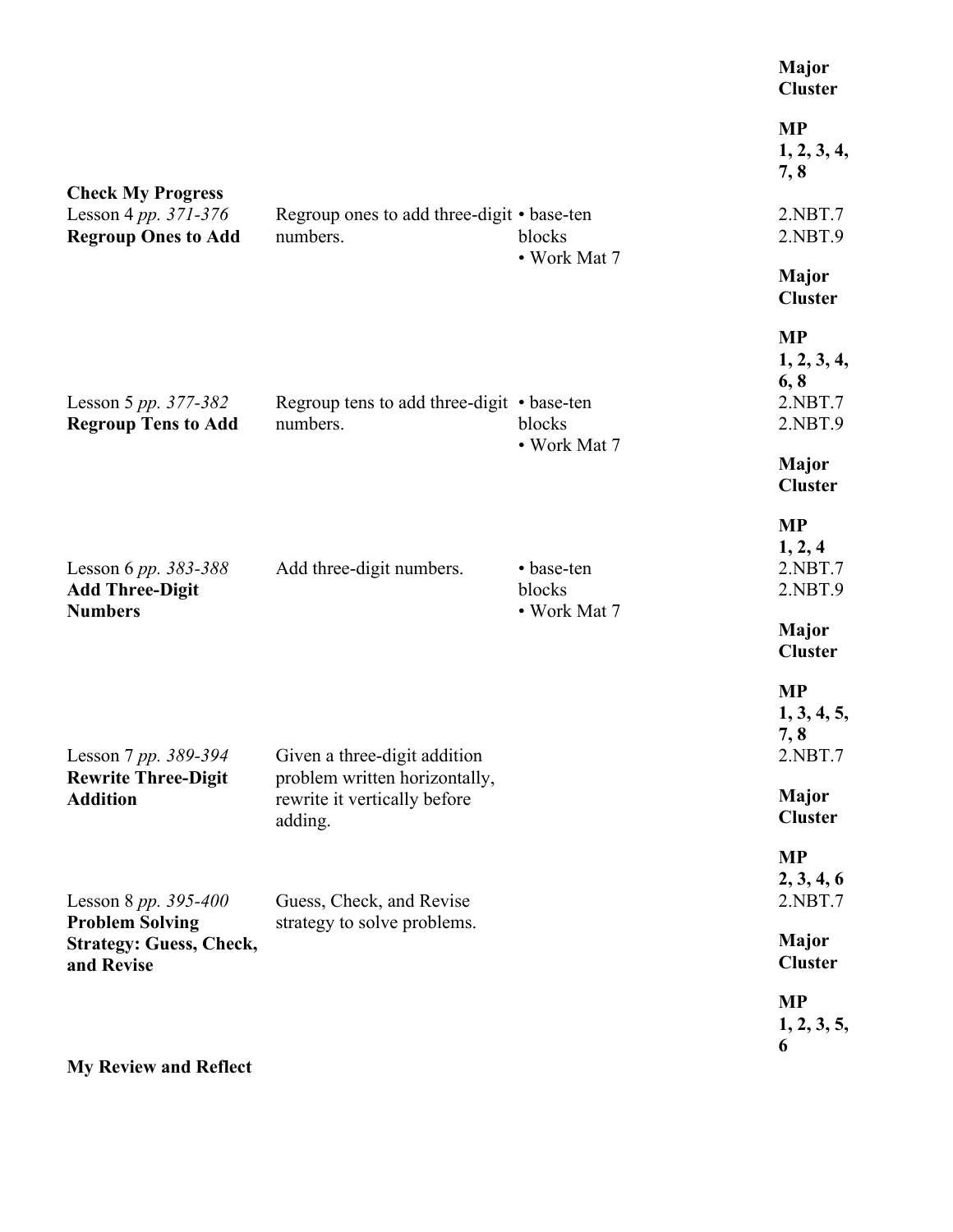## **Integration of Career Readiness, Life Literacies and Key Skills**

| TECH.9.4.2.DC.4 | Compare information that should be kept private to information that might be made<br>public.                           |
|-----------------|------------------------------------------------------------------------------------------------------------------------|
|                 | Critical thinkers must first identify a problem then develop a plan to address it to<br>effectively solve the problem. |
| TECH.9.4.2.DC.3 | Explain how to be safe online and follow safe practices when using the internet (e.g.,<br>8.1.2.NI.3, 8.1.2.NI.4).     |
| TECH.9.4.2.Cl.1 | Demonstrate openness to new ideas and perspectives (e.g., 1.1.2.CR1a, 2.1.2.EH.1,<br>$6.1.2$ . Civics CM. $2$ ).       |
| TECH.9.4.2.CT.2 | Identify possible approaches and resources to execute a plan (e.g., 1.2.2.CR1b, 8.2.2.ED.3).                           |
| WRK.9.2.2.CAP.1 | Make a list of different types of jobs and describe the skills associated with each job.                               |
|                 | Brainstorming can create new, innovative ideas.                                                                        |
| TECH.9.4.2.CI.2 | Demonstrate originality and inventiveness in work (e.g., 1.3A.2CR1a).                                                  |
| TECH.9.4.2.CT.3 | Use a variety of types of thinking to solve problems (e.g., inductive, deductive).                                     |
|                 | Different types of jobs require different knowledge and skills.                                                        |

#### **Technology and Design Integration**

Students will interact with SmartBoards, IPads, Chromebooks and the document camera.

CS.K-2.8.1.2.CS.1 Select and operate computing devices that perform a variety of tasks accurately and quickly based on user needs and preferences. Individuals use computing devices to perform a variety of tasks accurately and quickly. Computing devices interpret and follow the instructions they are given literally.

#### **Interdisciplinary Connections**

| LA.RI.2.4     | Determine the meaning of words and phrases in a text relevant to a grade 2 topic or<br>subject area.                                                                                    |
|---------------|-----------------------------------------------------------------------------------------------------------------------------------------------------------------------------------------|
| LA.RI.2.5     | Know and use various text features (e.g., captions, bold print, subheadings, glossaries,<br>indexes, electronic menus, icons) to locate key facts or information in a text efficiently. |
| $LA$ RF $2.4$ | Read with sufficient accuracy and fluency to support comprehension.                                                                                                                     |
| LA.RF.2.3     | Know and apply grade-level phonics and word analysis skills in decoding words.                                                                                                          |

#### **Differentiation**

Each My Math unit throughout the series offers "approaching level", "on level" and "Beyond level" differentiated instructional hands-on choices, as well as ELL differentiated support. Please refer to the teacher edition for the activities.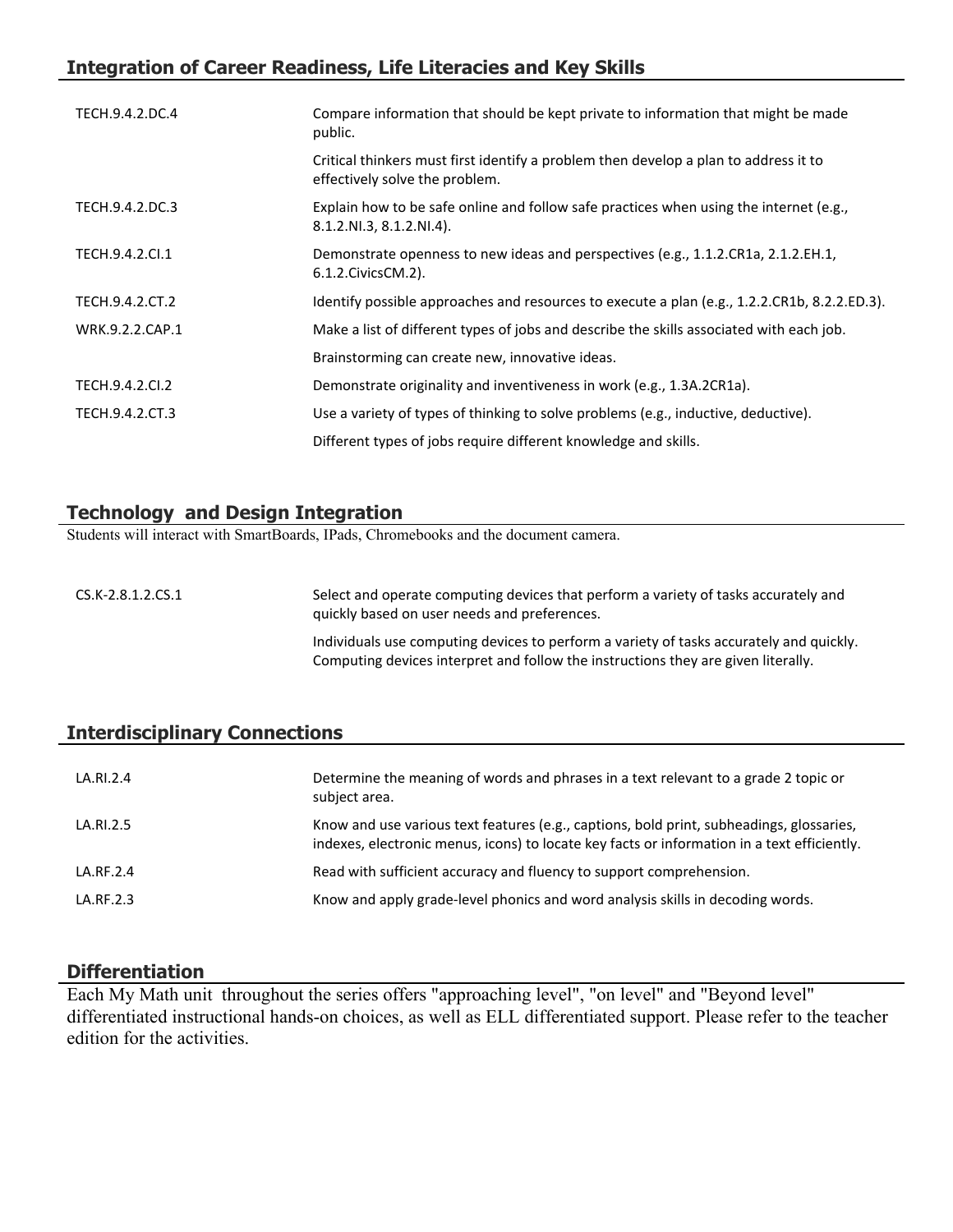# **Modifications & Accommodations**

IEP and 504 accommodations will be utilized.

### **Formative Assessments**

Teacher observation

Student conferences

Discussion

Activities

Whiteboard

Games

Homework

#### **Summative Assessments**

My Math Chapter assessments

#### **Instructional Materials**

See materials listed in above lesson plans.

| <b>Standards</b> |                                                                                                                                                                                                                                                                                                                                                                                                                                                                   |
|------------------|-------------------------------------------------------------------------------------------------------------------------------------------------------------------------------------------------------------------------------------------------------------------------------------------------------------------------------------------------------------------------------------------------------------------------------------------------------------------|
| MA.2.NBT.B.7     | Add and subtract within 1000, using concrete models or drawings and strategies based on<br>place value, properties of operations, and/or the relationship between addition and<br>subtraction; relate the strategy to a written method. Understand that in adding or<br>subtracting three-digit numbers, one adds or subtracts hundreds and hundreds, tens and<br>tens, ones and ones; and sometimes it is necessary to compose or decompose tens or<br>hundreds. |
| MA.2.NBT.B.8     | Mentally add 10 or 100 to a given number 100-900, and mentally subtract 10 or 100 from<br>a given number 100-900.                                                                                                                                                                                                                                                                                                                                                 |
| MA.2.NBT.B.9     | Explain why addition and subtraction strategies work, using place value and the properties                                                                                                                                                                                                                                                                                                                                                                        |